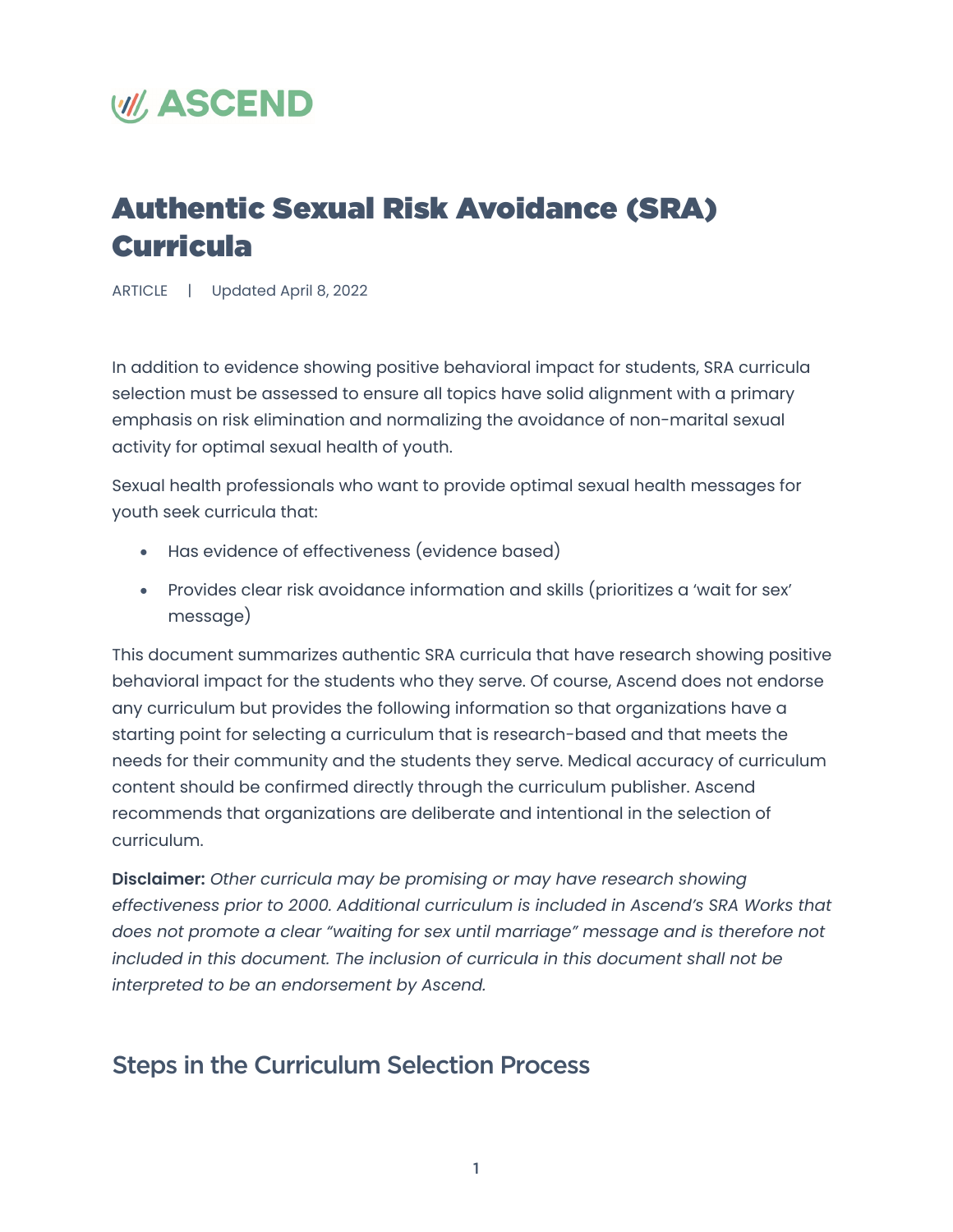- 1. Learn more about various curricula by consulting the websites of the curricula publishers.
- 2. Request a preview copy of the curricula of greatest interest.
- 3. Ask publisher how they assure that their curriculum is medically accurate.
- 4. Review each requested curriculum, evaluating how it fits the needs, educational style and age appropriateness for your targeted student population.
- 5. Evaluate your top selections against the parameters detailed in the SMARTool evaluation tool, which can be accessed at http://www.myrelationshipcenter.org/- SMARTool
- 6. Select the curriculum that best fits your needs.
- 7. It is strongly recommended that your educators be trained to correctly implement the curriculum. Most publishers offer such training.
- 8. It is also strongly recommended that all leadership and educator staff positions receive the SRAS (Sexual Risk Avoidance Specialist) certification from Ascend prior to implementing an SRA program in the community.

## Curricula with Research of Effectiveness

The following SRA curricula have recent<sup>[\\*](#page-7-0)</sup> independent research of effectiveness. Consult the Ascend publication *SRA Works* for more detail on research.

Curricula is listed in alphabetical order.

**Note:** *All descriptions are from the providers.*

## Aspire

Aspire is an evidence-based curriculum that helps students understand the benefits of reserving all sexual activity and childbearing for marriage. Aspire helps teens consider their future hopes and dreams using an inductive method that encourages interaction and greater understanding. Students learn the difference between risk reduction and risk elimination, providing a clear emphasis on the importance of Sexual Risk Avoidance in protecting their future goals. Aspire encourages academic excellence and includes healthy decision-making skills for avoiding drugs, alcohol, tobacco, and pornography. Aspire is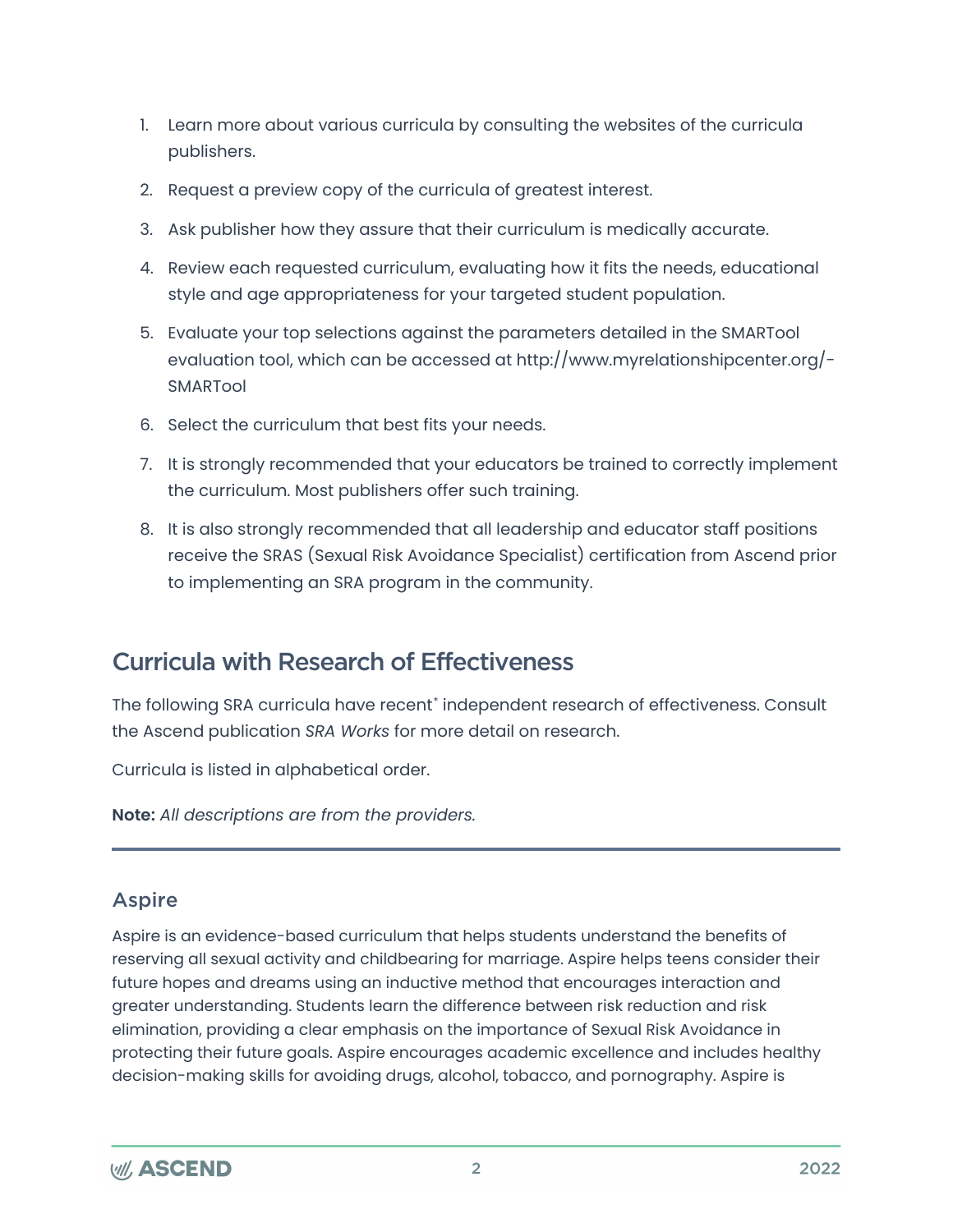regularly updated with the latest information from the Centers for Disease Control. Includes full PowerPoint presentation and activities. Grades 9-12.

| <b>Publisher</b><br>Abstinence & Marriage Education Partnership | www.ampartnership.org                |
|-----------------------------------------------------------------|--------------------------------------|
| <b>Contact Information</b>                                      |                                      |
| <b>Scott Phelps</b>                                             | 411 Business Center Drive, Suite 103 |
| scott@abstinenceandmarriage.com                                 | Mount Prospect, IL 60056             |
| Office: (224) 735-3622                                          |                                      |

## Best Friends

The Best Friends Foundation provides an educational curriculum designed for classroom use for 6th-12th grades to help them avoid the risk behaviors of sex, drugs, alcohol, and violence. It is presented through DVDs and group discussion questions provided in individual student journals. The topics are Friendship/Relationships, Love and Dating, Self-Respect, Decision-making, Alcohol Abuse, Drug Abuse, STDs, and Health and Fitness. These topics are designed for (but not limited to) female-only and male-only groups in middle school and for co-ed sessions in high school. The Foundation has significant independent research that demonstrates the effectiveness of its risk avoidance model. All curriculum materials may be reviewed at no cost.

**Publisher** Best Friends Foundation www.bestfriendsfoundation.org **Contact Information** Elayne Bennett

Ebennett@bestfriendsfoundation.org

Office # 301.986.9668

Grace Chen Graceyoung56@yahoo.com

## Choosing the Best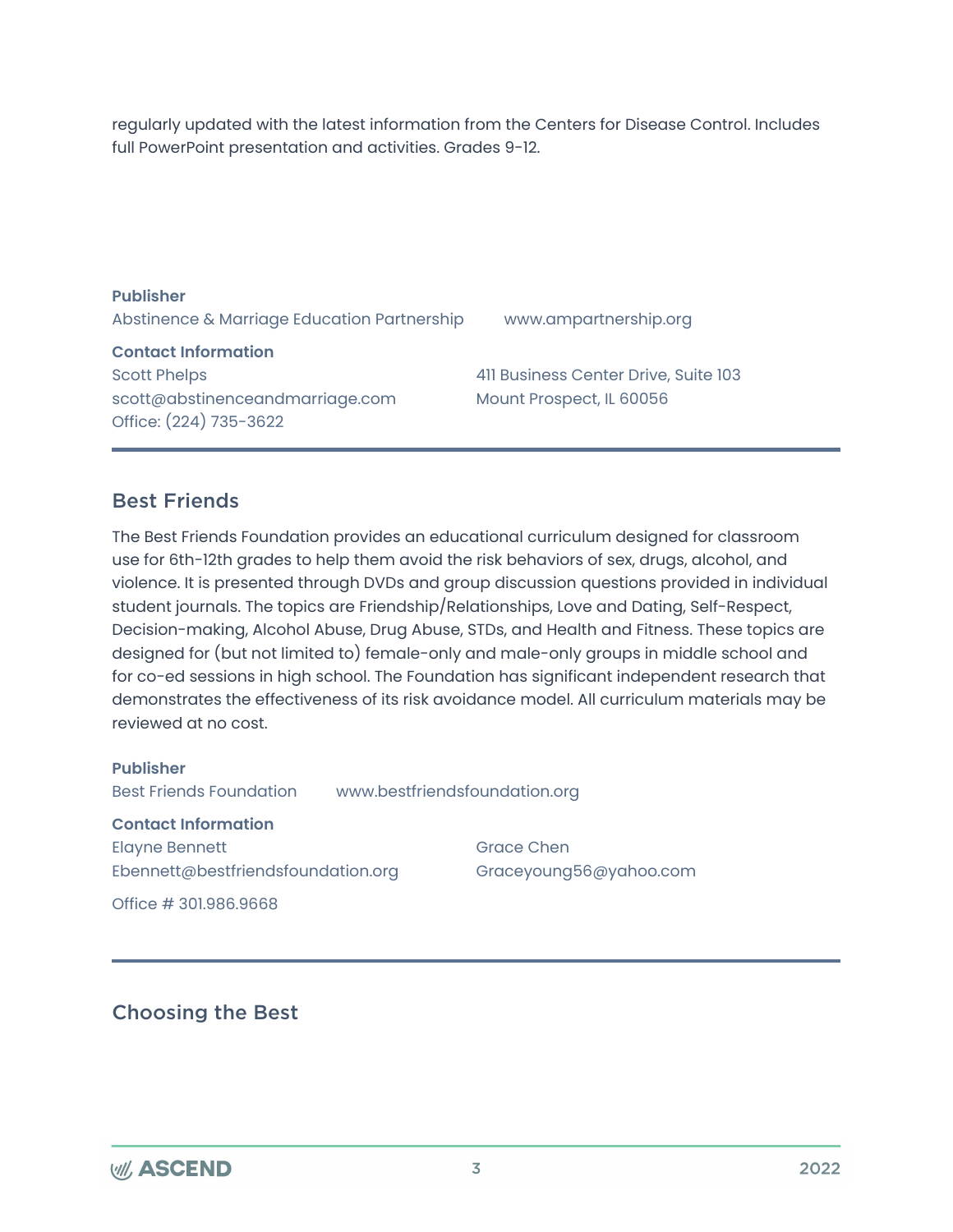Choosing the Best, a leader in school-based, SRA-centered curricula, has educated over 4,000,000 students nationwide. A peer-reviewed, published study showed that students who received Choosing the Best were 1.5 times more likely to delay sex than control group students. Five age-appropriate, medically accurate programs empower students in grades 6-12 to make the healthiest choices, by covering the emotional and physical risks of premarital sex, dangers of social media/sexting, the rewards of waiting, and refusal skills. Programs consist of eight 50-minute lessons (except WAY, 6 lessons) that utilize highimpact videos of real-life teens, a Leader's Guide, and Student Manuals.

#### **Publisher**

Choosing the Best Publishing www.choosingthebest.com

**Contact Information** 1-800-774-BEST (2378)

## For Keeps

For Keeps is a 5-day (40-minute sessions) classroom-based curriculum that stresses waiting for sex until marriage and focuses on the benefits of waiting and the physical, emotional, psycho-logical, and economic consequences of early sexual activity. The curriculum emphasizes character development, how STDs and pregnancy can interfere with life goals, and that condoms are not 100% effective in preventing disease and pregnancy and do not protect adolescents from emotional consequences of sexual activity. Finally, the curriculum is designed to address both the sexually experienced and inexperienced by emphasizing the value of choosing to discontinue sex for those who are sexually experienced.

| <b>Publisher</b>                                   |                                                     |
|----------------------------------------------------|-----------------------------------------------------|
| <b>Operation Keepsake</b>                          | www.operationkeepsake.com                           |
| <b>Contact Information</b>                         |                                                     |
| Office: (330) 486-0602<br>ok@operationkeepsake.com | 10568 Ravenna Road, Suite #9<br>Twinsburg, OH 44087 |

## Game Plan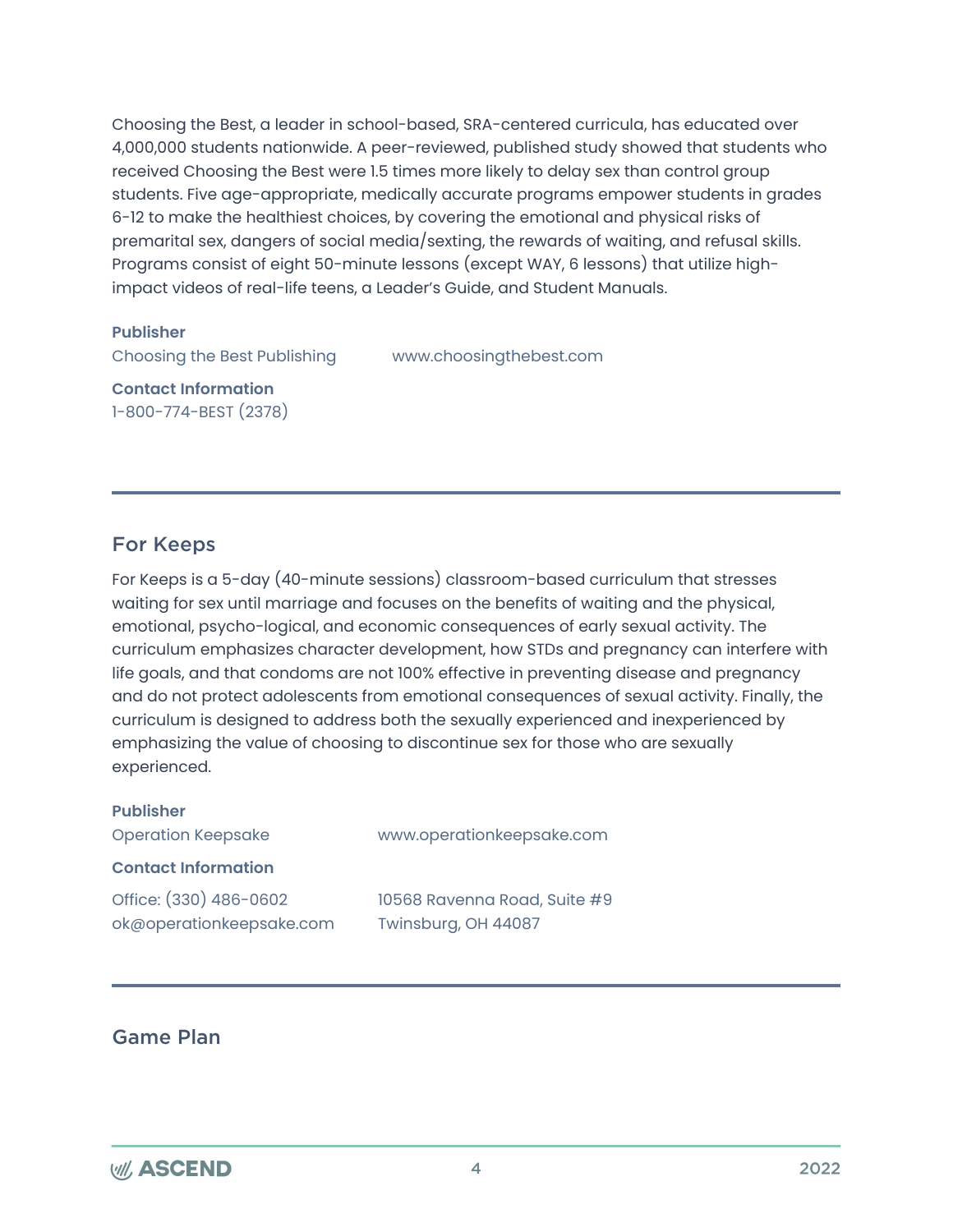Game Plan is an evidence-based curriculum that tells the story of three-time NBA Champion A.C. Green of the L.A. Lakers. Game Plan uses a sport-themed approach as A.C. Green teaches teens that Sexual Risk Avoidance is the safest, healthiest lifestyle and the only sure way to avoid the consequences of premarital sexual activity. Teens are encouraged to avoid sexual pressure with lessons on goal setting, refusal skills, healthy relationships, and media literacy. Game Plan is a research-based curriculum that is regularly updated with the latest information from the Centers for Disease Control. Includes PowerPoint and activities. Grades 6-9.

#### **Publisher**

Abstinence & Marriage Education Partnership www.ampartnership.org

**Contact Information**

Scott Phelps scott@abstinenceandmarriage.com Office: (224) 735-3622

411 Business Center Drive, Suite 103 Mount Prospect, IL 60056

## Healthy Futures

Healthy Futures is a school-based, comprehensive sex education program for middle school students. The three-year program uses a relationship education curriculum, Nu-CUL-TURE, that includes 24 lessons (eight per year in grades sixth, seventh, and eighth). Each grade level of the program also provides students with access to virtual classrooms, after-school and summer programs, and a website and workshops designed for parents. In a cluster randomized controlled trial involving 2,346 students from 15 middle schools in three cities in northeastern Massachusetts, researchers found that at the end of eighth grade, female adolescents in the schools that delivered the intervention were significantly less likely to report ever having vaginal sex.

#### **Publisher**

Healthy Futures Healthy-Futures.org

**Contact Information**

Rhea Gordon, Executive Director (978)-458- 6064 or (978) 399-8302

## Heritage Keepers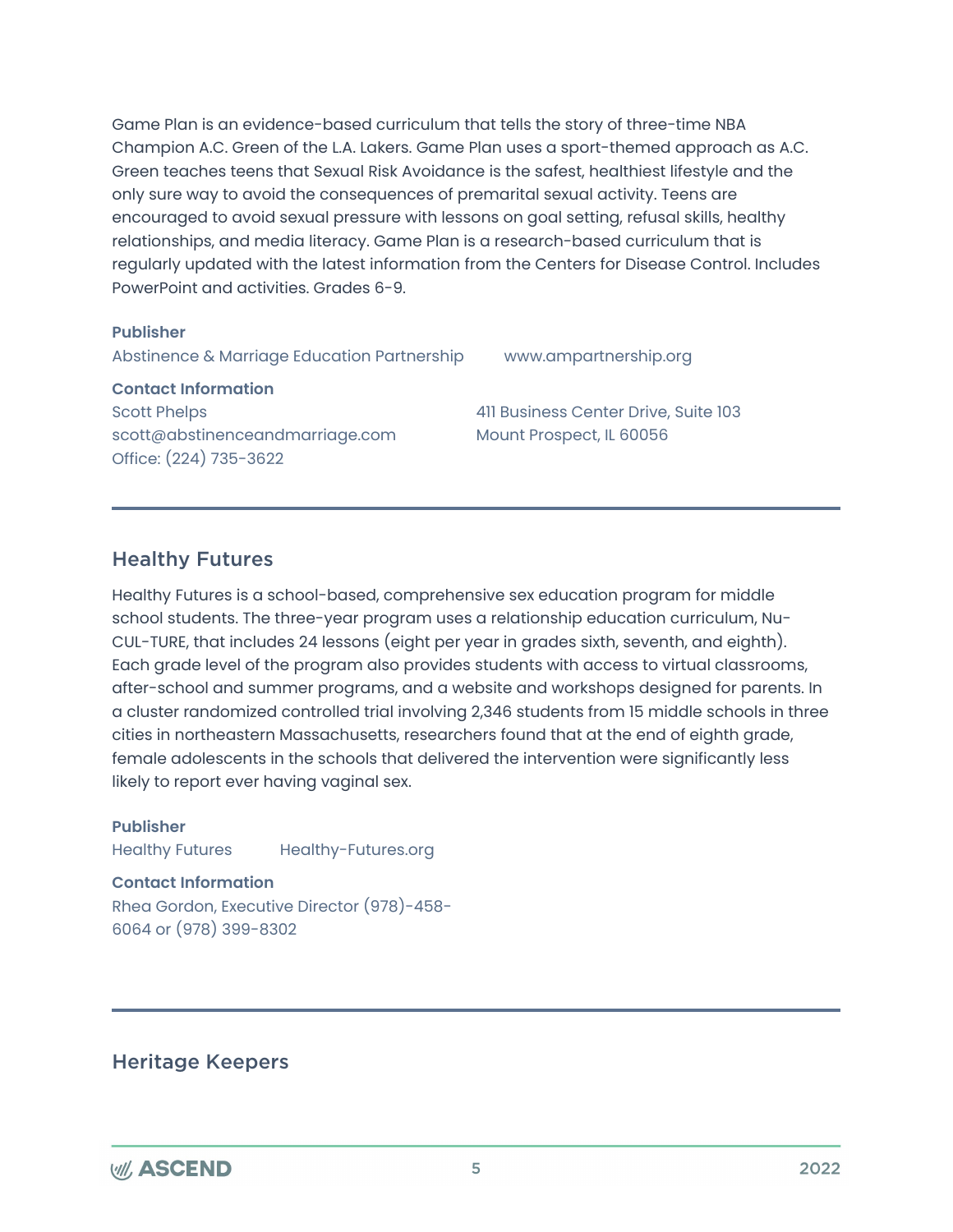Heritage Keepers® SRA Education is the only curriculum on the federal "Evidence-Based List" for middle and high schools that is consistent with all of Title V, Section 510 A-H. A year after Heritage Keepers® program, students initiated sex at a rate 67% lower than comparison students. Certified "medically accurate" by the Office of Adolescent Pregnancy Prevention and Medical Institute for Sexual Health, the program (450 minutes) effectively targets scientifically derived predictors of teen sex. Follow-up curricula include Level II (600 minutes) and five Life Skills curricula. Resources include workbooks, media spots, a book for parents and one for teens.

#### **Publisher**

Heritage Community Services www.heritageservices.org

#### **Contact Information**

Anne Badgley, MEd, Founder/CEO abadgley@heritageservices.org

Office: (843) 654-7740 x 120 Cell: (843) 425-1145

## **PEERS**

The PEERS Project is a peer-facilitated, youth development program entitled Peers Educating Peers About Positive Values© (PEP), a primary prevention, health-enhancing program for schools.

PEERS curriculum includes research-based, scripted sessions for peers to teach, original video vignettes, and interactive games and discussions. Teens have a powerful influence over other young people because they "walk the talk" by having healthy relationships, and avoiding alcohol, drugs, and sex.

50-60-minute peer-facilitated sessions.

#### **Sixth Grade/11-12**

- Media influence
- Friendship and Peer Pressure
- Assertiveness Techniques

#### **Eighth Grade/13-14**

- Healthy Relationships
- Risky Behaviors
- Learning to Lead

#### **Seventh Grade/12-13**

- Teen Pregnancy and Parenthood
- STDs
- Linking Drugs to Sex

#### **High School/15-18**

- Love That Lasts a Lifetime
- STDs

#### **Publisher**

Peers Project http://www.peersproject.org

## **W// ASCEND**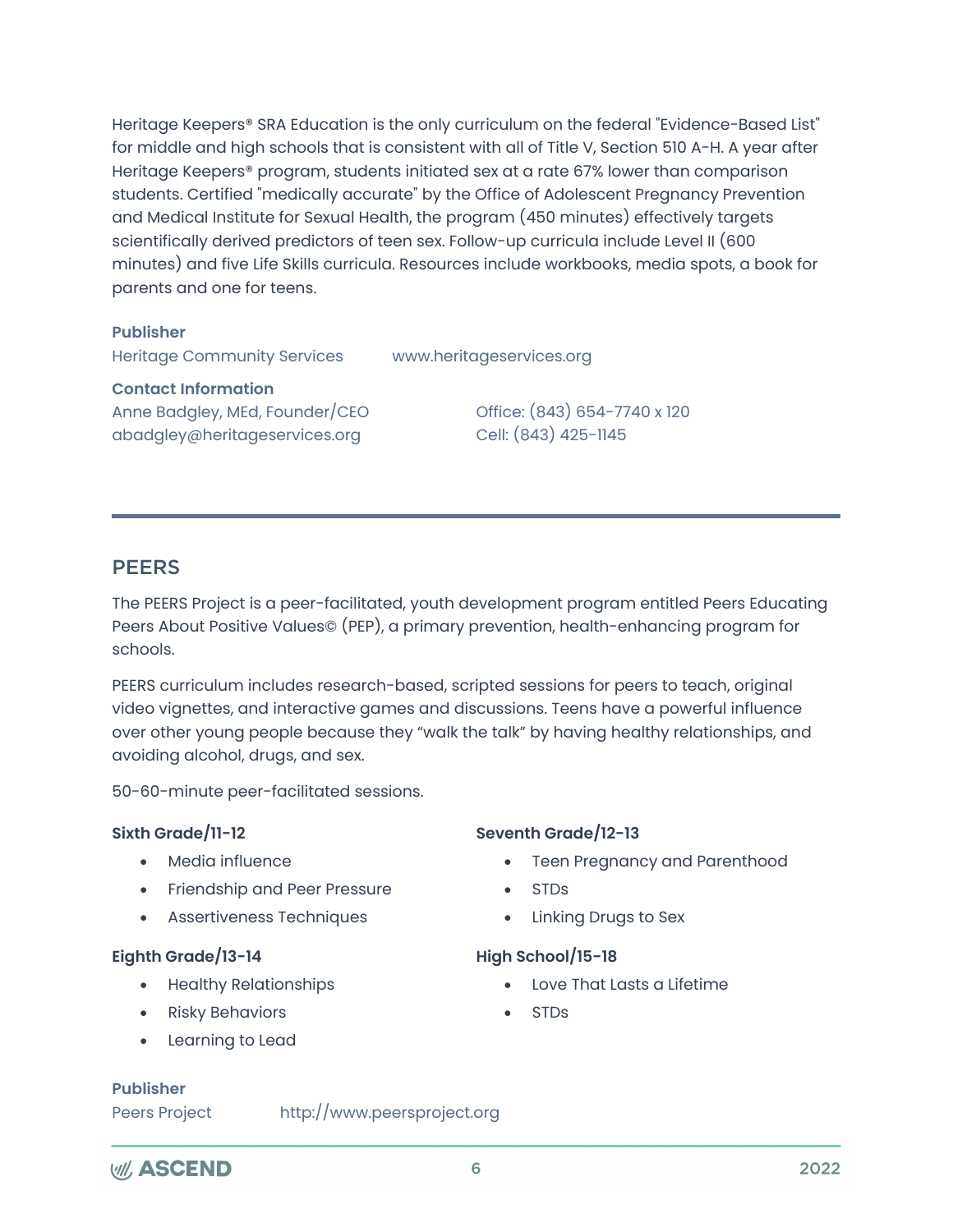#### **Contact Information**

Elise Vestal, Program Director elise@peersproject.org Office: (317) 592-4018

*Contact Elise to receive a sample of The PEERS Project curriculum*

## Positive Potential

Grade 6. Positive Potential Be The Exception (Positive Potential) is a school-based, youth development program developed primarily for adolescents attending middle school in rural communities. The Positive Potential program is offered as a supplemental program to the health and physical education curricula adolescents receive as part of their middle school education. The program offers five 45- to 50-minute classroom sessions on consecutive days during the 6th grade and includes one class assembly at the end of 6th grade. The program was evaluated in a randomized controlled trial involving 1,438 sixth grade students in 14 public middle and elementary schools in northwestern Indiana. The study found that in schools that delivered the program both the full sample of students and the subgroup of males were significantly less likely to have had sexual intercourse (ever and in the last three months) at the beginning of the seventh grade.

#### **Publisher**

Path Inc.

#### **Contact Information**

Donna Golob, Executive Director donna@PositiveTeenHealth.org Office: (219)-254-2678

## Pure & Simple

Pure & Simple Health Education, Inc. offers a three-video series, each with six to eight lessons including discussion questions and activities. Lessons follow a storyline where the choices/consequences of high school friends inspire the audience. Each program can be used independently or consecutively in grades ranging sixth through tenth. Curriculum can satisfy a classroom or after-school program and takes 45-50 minutes per lesson. A parent session is conducted as part of the program. All content reflects the federal A-H criteria. Teacher training is offered.